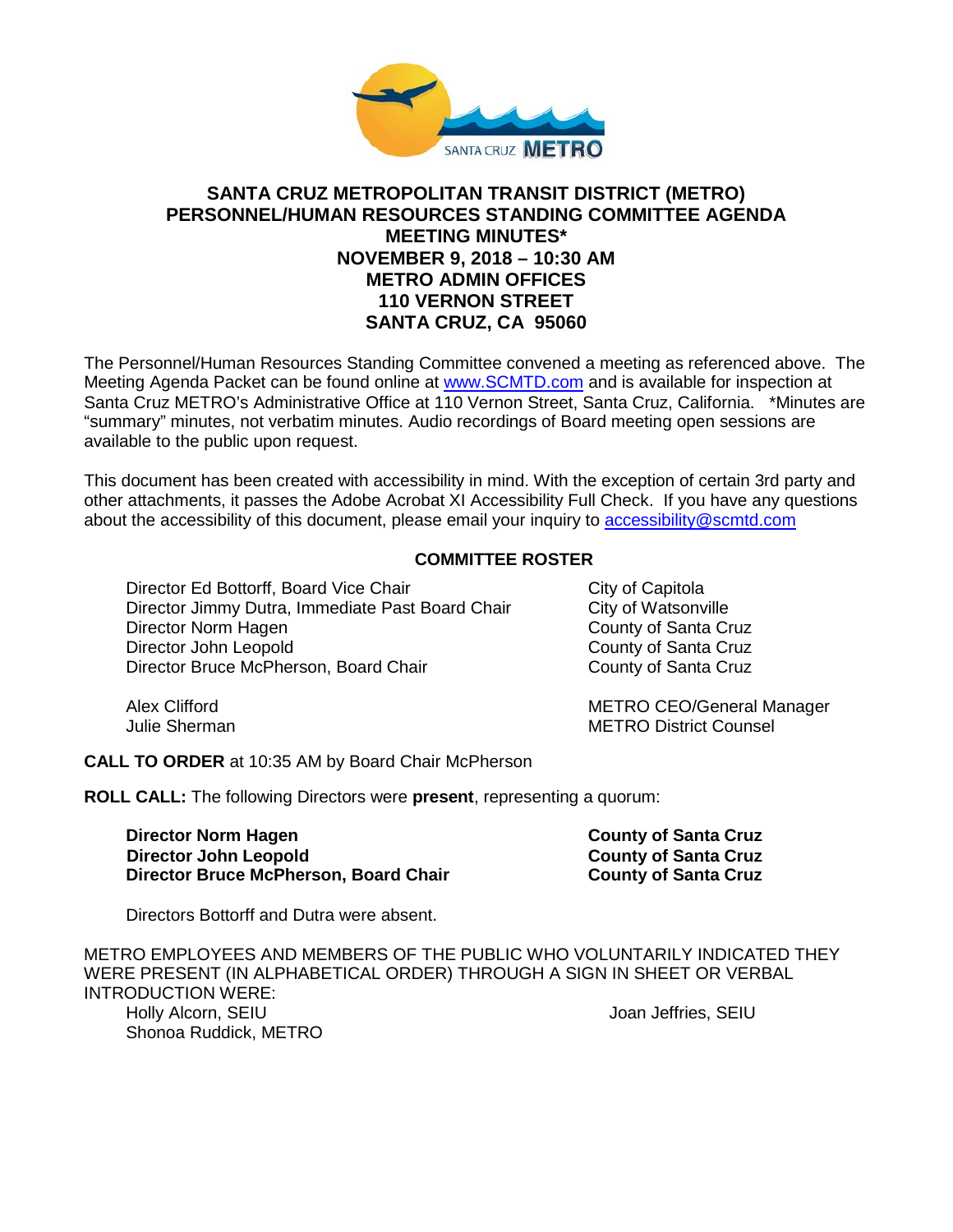Personnel/Human Resources Standing Committee Meeting Minutes November 9, 2018 Page 2 of 3

# **ADDITIONS OR DELETIONS FROM AGENDA/ADDITIONAL DOCUMENTATION TO SUPPORT EXISTING AGENDA ITEMS**

None

# **ORAL AND OTHER COMMUNICATIONS TO THE PERSONNEL/HUMAN RESOURCES STANDING COMMITTEE**

None

# **RECOMMEND TO THE BOARD OF DIRECTORS THE CPS HR CONSULTING SEIU CLASSIFICATION STUDY, NEW POSITIONS DESCRIPTIONS AND TOTAL COMPENSATION METHODOLOGY**

Alex Clifford, CEO/General Manager, introduced Angela Aitken, CFO and Acting HR Director, noting this agenda item is an update for the committee. The process is ongoing as not all of the meet and confers concerning position descriptions have been completed.

Ms. Aitken reiterated today's ask is for a recommendation from the Committee to the Board that the CPS HR Consulting SEIU Classification Study, new position descriptions and total compensation methodology be approved in concept. She noted a few of the differences between the management study and the SEIU study; i.e., seven agencies for management versus ten for SEIU, the logic behind recommending 5% below median for SEIU, as compared to median recommendation for managers (job responsibilities for a staff position would be relatively the same in a large agency as it would be in a small agency; i.e., mechanic. A Manager in a large agency would have a larger band of responsibility than a Manager in a smaller agency; i.e., Fleet Manager at METRO, one facility; Fleet Manager at VTA would have multiple sites and fleets.

CEO Clifford added that this initial methodology recommendation is consistent with what Metro has been doing, in that periodic SEIU reclass requests have included the, larger comparable properties as well as a salary 5% below median.

In response to Director Leopold's inquiries regarding the management study, Ms. Aitken and CEO Clifford responded that CPS has not yet responded to all employee inquires. METRO anticipates any changes to be within what is currently budgeted in the FY19 Operating Budget when this is presented to the Board on November 16th.

#### Public comment:

Eduardo Montesino, representing the bus and paratransit unions, asked that the Committee not "forget the little people". He cited the difficulties METRO is having recruiting ParaCruz operators and compared their starting salary to those at McDonalds. He expressed concern that the peer properties used in the study are not equitable and asked to see the comparables as he anticipates SEIU and management will receive increases.

Joan Jeffries, representing SEIU SEA, said they are opposed to making the recommendation at this point as the ten agencies used in this study are not the same used historically; e.g., SamTrans is not included. Additionally, the 95% is a relatively new practice that began in 2014 Accountant reclass. She asked that the Committee look at the numbers before making a recommendation, and not forward a recommendation at this time.

Michael Rios, PSA representative, echoed Ms. Jeffries' comments noting that the ten agencies were negotiated.

Olivia Martinez, SEIU representative, expressed her appreciation to Ms. Aitken and Mr. Aguirre for their teamwork on this. She then stated that this is the worst class and comp study she's been involved in over the past eight years. As a result, she is asking METRO to hold CPS accountable for the